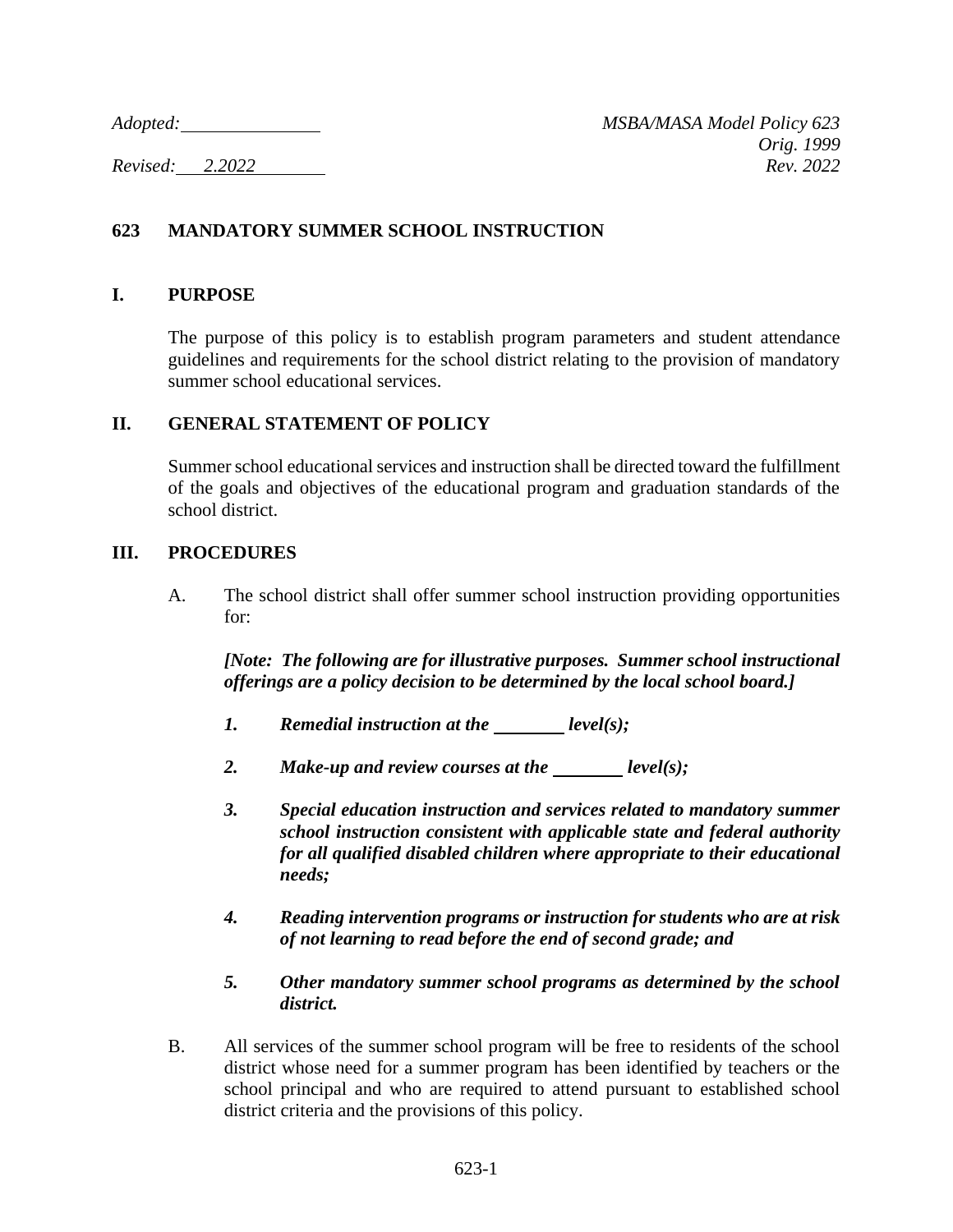- C. The summer school curriculum will be established in line with the needs of students and in accordance with rules of the Minnesota Department of Education. Remedial, make-up, and review courses shall provide opportunities for students to qualify for promotion and/or credit in areas and subjects where previous work has not met promotion/credit standards. It shall further be designed to assist students who have not passed one or more basic requirements tests and who are in need of remediation services relating to the school district's graduation standards or who have been identified as at risk of not learning to read before the end of second grade.
- D. Summer school provides the opportunity for students to improve basic skills, further their academic progress, and/or accelerate in designated academic areas. The intent of the school district is to ensure that courses taught during the summer session are of the same level of instructional breadth and difficulty as provided during the regular school year.

## **IV. MANDATORY SUMMER SCHOOL INSTRUCTION**

*[Note: The Compulsory Instruction Law at Minnesota Statutes section 120A.22, Subd. 5, specifically authorizes school districts to require children subject to compulsory instruction to attend summer school. Each school district that wishes to implement mandatory summer school instruction must establish the criteria and standards for determining which students will be required to receive such instruction. These criteria should be developed and determined by the school board in consultation with appropriate educational professionals. The final criteria and standards should be provided with specificity in this section. These criteria are within the discretion of the school board and may be tailored to a school district's particular needs and resources. They may be aimed at certain grade levels, academic areas and programs, or at students in need of remediation services relating to the school district's graduation standards and basic requirements testing.]*

*[ Pursuant to Minnesota Statutes section 120B.12, school districts must identify, before the end of kindergarten, grade 1, and grade 2, students who are not reading at grade level before the end of the current school year. Such students must be screened for characteristics of dyslexia. Reading assessments in English and in the predominant languages of district students, where practicable, must identify and evaluate students' areas of academic need related to literacy. School districts must also monitor the progress and provide reading instruction appropriate to the specific needs of English learners. School districts must use a locally adopted, developmentally appropriate, and culturally responsive assessment. School districts are required to provide reading intervention methods for such students, which may include requiring student attendance in summer school.]*

#### *[Alternative]*

The school board will direct the administration to identify and develop specific criteria and standards for determining which students must receive summer school instruction. These will be provided to the school board for review and approval on no less than an annual basis. Following school board approval, the criteria and standards for mandatory summer